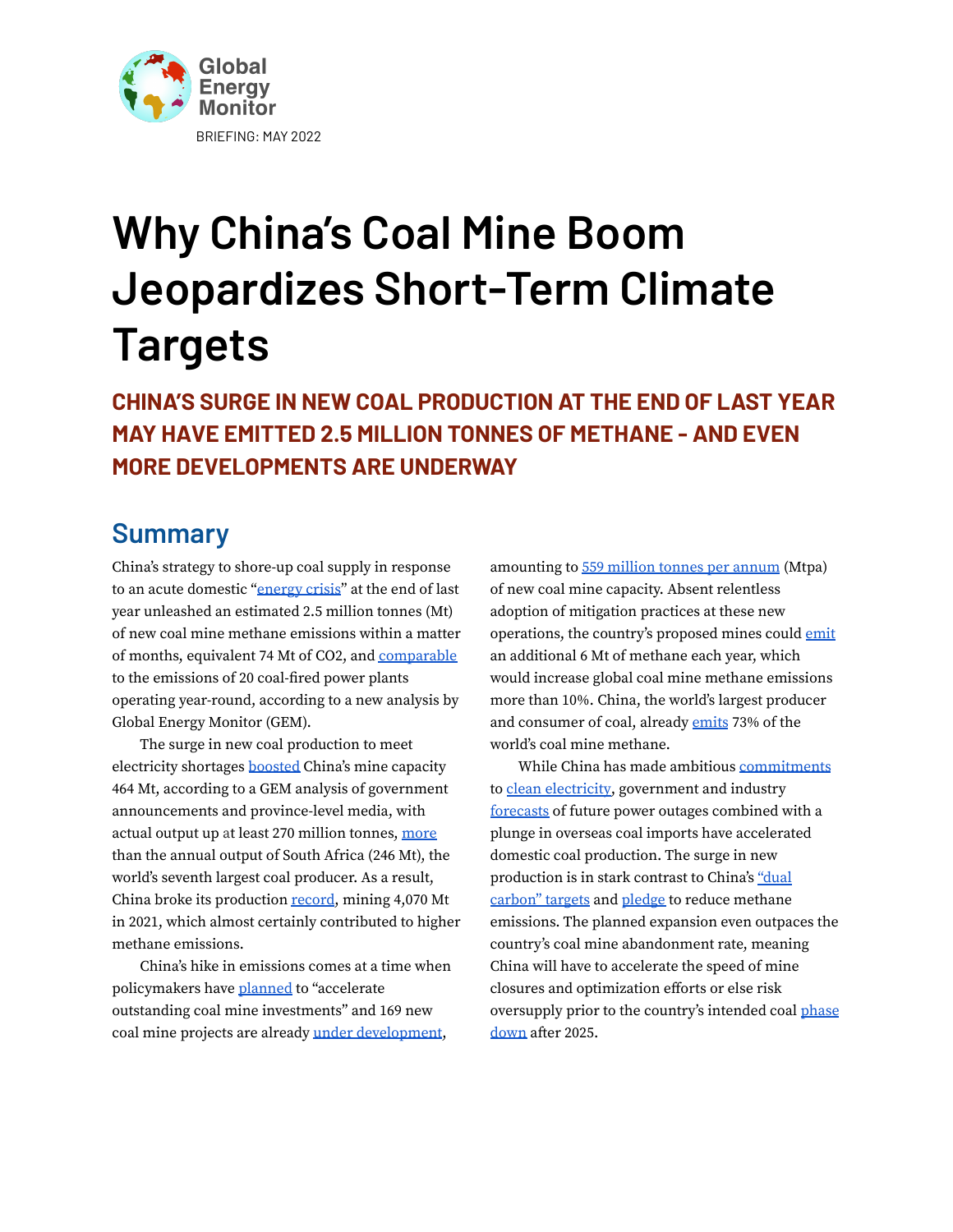# **China's Coal Mine Boom in 2021**

During the second half of 2021, China experienced a major coal and power [shortage.](https://pdf.dfcfw.com/pdf/H3_AP202111251531068113_1.pdf?1637865243000.pdf) China's National Development and Reform Commission (NDRC) issued an [emergency](https://www.cctd.com.cn/show-26-216343-1.html) act to speed up coal mine capacity approvals and spur production. According to a GEM review of government announcements issued last year, the NDRC approved a number of activities within a matter of weeks:

- Granted permission to resume production at 38 [previously](https://coal.in-en.com/html/coal-2603922.shtml) shelved coal mine projects in Inner Mongolia (67 mtpa)
- Granted permission to extend the life of [15](https://www.ndrc.gov.cn/fzggw/jgsj/yxj/sjdt/202108/t20210804_1293147.html) coal [mines](https://www.ndrc.gov.cn/fzggw/jgsj/yxj/sjdt/202108/t20210804_1293147.html) (44 mtpa)
- Permitted surface mining at more than [16](https://www.ndrc.gov.cn/fzggw/jgsj/yxj/sjdt/202108/t20210825_1294605.html?code=&state=123) coal [mines](https://www.ndrc.gov.cn/fzggw/jgsj/yxj/sjdt/202108/t20210825_1294605.html?code=&state=123) in Inner Mongolia (75 mtpa)
- Permitted surface mining at an additional  $\overline{Z}$ coal [mines](https://www.ndrc.gov.cn/fzggw/jgsj/yxj/sjdt/202108/t20210811_1293469_ext.html) in Inner Mongolia (120 mtpa)
- Issued a right for excess production at [98](https://cn.reuters.com/article/shanxi-coal-mine-production-1008-idCNKBS2GY0Z8) coal [mines](https://cn.reuters.com/article/shanxi-coal-mine-production-1008-idCNKBS2GY0Z8) in Shanxi (55.3 mtpa)
- Issued a right for excess production at  $72$ coal [mines](https://finance.sina.com.cn/tech/2021-10-08/doc-iktzscyx8459077.shtml#:~:text=%E3%80%8A%E9%80%9A%E7%9F%A5%E3%80%8B%E8%A6%81%E6%B1%82%EF%BC%8C%E7%9B%B8%E5%85%B3%E9%83%A8%E9%97%A8,%E5%A2%9E%E4%BA%A7%E8%83%BD9835%E4%B8%87%E5%90%A8%E3%80%82) in Inner Mongolia (98 mtpa)

● Issued a right for excess production at 3 [coal](https://finance.sina.com.cn/stock/relnews/cn/2021-08-16/doc-ikqcfncc3123826.shtml) [mines](https://finance.sina.com.cn/stock/relnews/cn/2021-08-16/doc-ikqcfncc3123826.shtml) in Inner Mongolia, Shanxi, and Heilongjiang (6 mtpa)

Coal mine capacity expansions continued over the next several months and remained ongoing until March 2022. During that time, local governments [reported](https://www.bloomberg.com/news/articles/2021-10-01/china-s-coal-miners-told-to-produce-even-if-they-re-over-quotas) that illegal mining activities ran rampant as a result of the national coal shortage and the peak price of coal.

All told, the [emergency](https://www-cctd-com-cn.translate.goog/show-26-216343-1.html?_x_tr_sl=zh-CN&_x_tr_tl=en&_x_tr_hl=en&_x_tr_pto=wapp) act [increased](http://www.cpnn.com.cn/news/hy/202201/t20220119_1476573_wap.html) the country's capacity by at least 464 Mtpa at over 249 coal mines. GEM's review of government announcements and local news in the major coal-producing provinces of Inner Mongolia, Shanxi, and Shaanxi finds that the boost in mine capacity increased actual output at these mines by 270 Mt (Figure 1).



#### **FIGURE 1. Coal mine capacity added under China's emergency act, July - October 2021**

China added new coal mine capacity (blue bars) in 2021 the months of Q3 and Q4 in response to the energy crisis. The black dots represent the actual increase in output that resulted from these mine capacity additions. *Source: Government of China National Development and Reform Commission (NDRC) and GEM analysis.*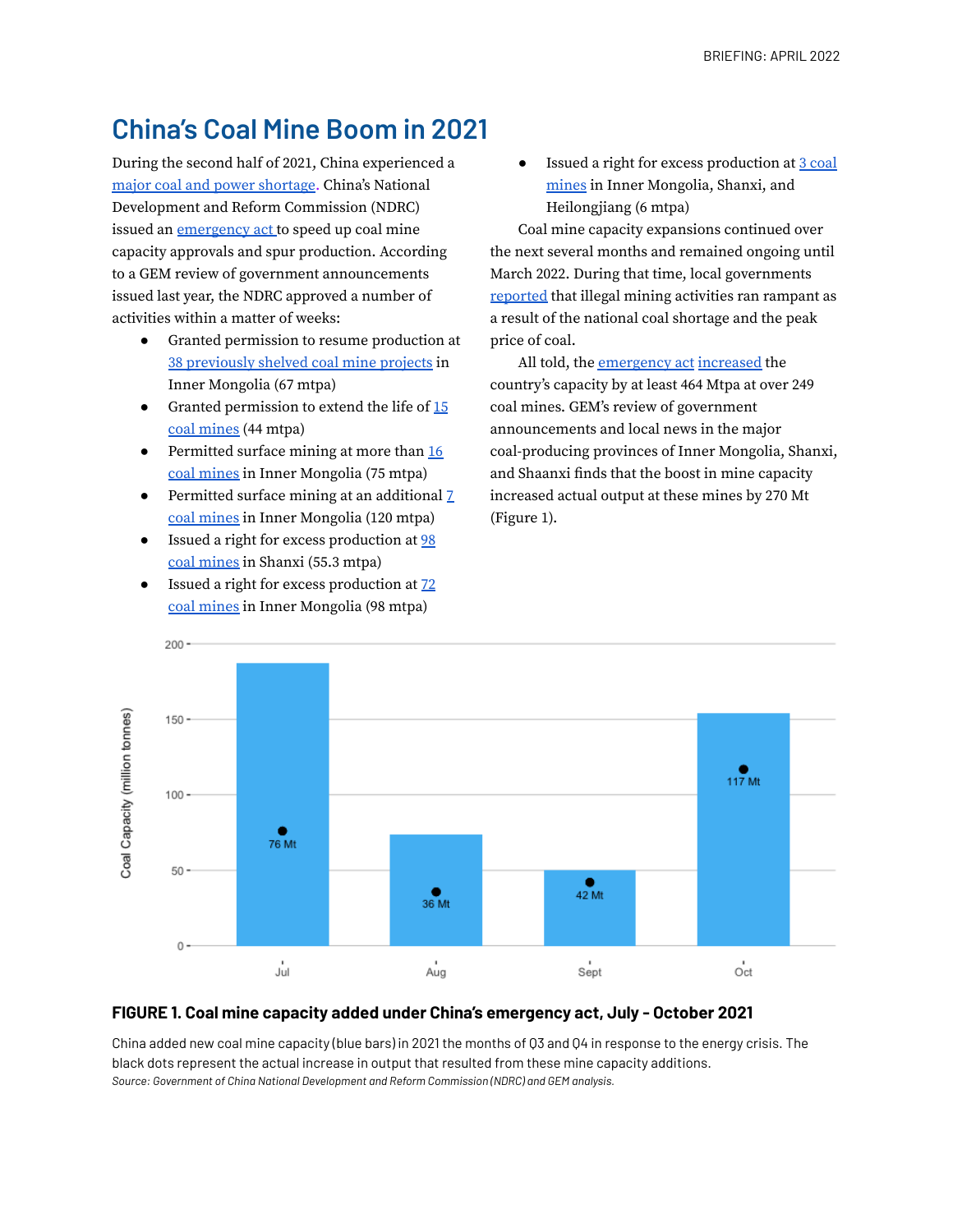### **What Was the Impact on Methane Emissions?**

The surge in China's output in response to the energy crisis (270 Mt) could have released 2.5 Mt of methane. Those emissions would have come in addition to China's annual methane emissions, which are already the highest in the world, according to

GEM's previous global assessment and separate findings of the IEA. China's maneuver to boost coal supply, in other words, would have had an immediate climate impact, even before burning the coal at power plants.

#### **TABLE 1. Five coal mines that ramped up production due to the 2021 emergency act and potential new methane emissions**

| <b>Coal mine</b>                                       | <b>Original capacity (Mtpa)</b> | <b>Total capacity after</b><br>increase (Mtpa) | <b>Potential methane</b><br>emissions from capacity<br>increase (Mt CO2 - 100) |
|--------------------------------------------------------|---------------------------------|------------------------------------------------|--------------------------------------------------------------------------------|
| <b>Beifang Weijiamao Coal Mine</b>                     | 6                               | 12                                             | 0.7                                                                            |
| <b>Changcheng #1 Coal Mine</b>                         | 0.6                             | 3                                              | 0.8                                                                            |
| <b>Gaotouyao Coal Mine</b>                             | 8                               | 10                                             | 0.8                                                                            |
| <b>Wangiialin Coal Mine</b>                            | 6                               | 7.5                                            | 0.7                                                                            |
| <b>Shanxi Zuoyun</b><br><b>Changchunxing Coal Mine</b> | 4.5                             | 6.625                                          | 0.9                                                                            |

*Sources: National [Development](https://www.sohu.com/a/494631028_222256) and Reform Commission and GEM analysis.*

The production increase during the emergency act came largely from surface mines (141 Mt), according to GEM's analysis, which emitted about 0.5 Mt of methane. The expansions of roughly 150 underground mines (128 Mt) would have had an even greater climate impact and could have emitted 2 Mt of methane. $^{\mathrm{1}}$ 

<sup>1</sup> GEM estimated methane emissions using data on production, mine depth, and coal rank from its [Global Coal Mine](https://globalenergymonitor.org/projects/global-coal-mine-tracker/) Tracker in combination with the peer-reviewed [Model for Calculating](https://www.sciencedirect.com/science/article/pii/S0959652620305369) Coal [Mine Methane \(MC2M\)](https://www.sciencedirect.com/science/article/pii/S0959652620305369). The methodology is online [here.](https://www.gem.wiki/Estimating_methane_emissions_from_coal_mines)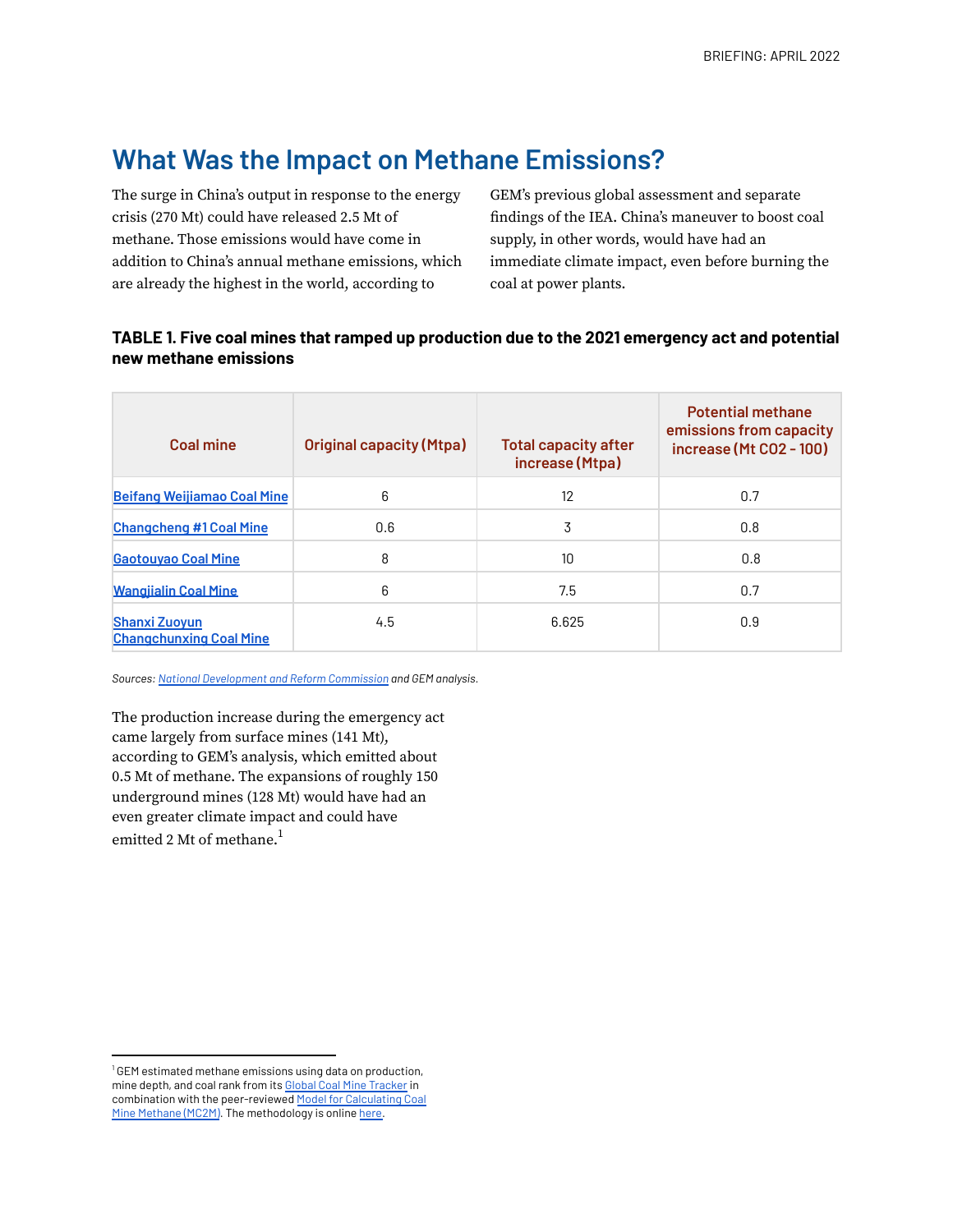

#### **FIGURE 2. Coal mine methane emissions in 2021 from increased output under China's emergency act**

*Sources: National Development and Reform Commission (NDRC) and GEM analysis.*

# **What About the New Coal Mine Projects?**

On top of the surge in new coal mine capacity last year, China has 559 Mtpa of new coal mine proposals under development, which is equivalent to the output of Indonesia (564 Mtpa), the world's third largest coal producer. The new expansions in capacity are highly concentrated in just [four](https://docs.google.com/spreadsheets/d/1S3zba2Nq9olbDBQ1Orw9huQSoSGIeVqcmHP2-1prb7Y/edit#gid=0) [provinces:](https://docs.google.com/spreadsheets/d/1S3zba2Nq9olbDBQ1Orw9huQSoSGIeVqcmHP2-1prb7Y/edit#gid=0) Inner Mongolia (196 mtpa), Xinjiang (125

mtpa), Shaanxi (95 mtpa), and Shanxi (79 mtpa). Together, these four provinces comprise one-quarter (495 mtpa) of all [proposed](https://docs.google.com/spreadsheets/d/1m0YFRpI7vM_RgVuogagCjyNVk8zJr5ayBi2niBP-J1Q/edit#gid=0) coal mine capacity worldwide (1,944 mtpa).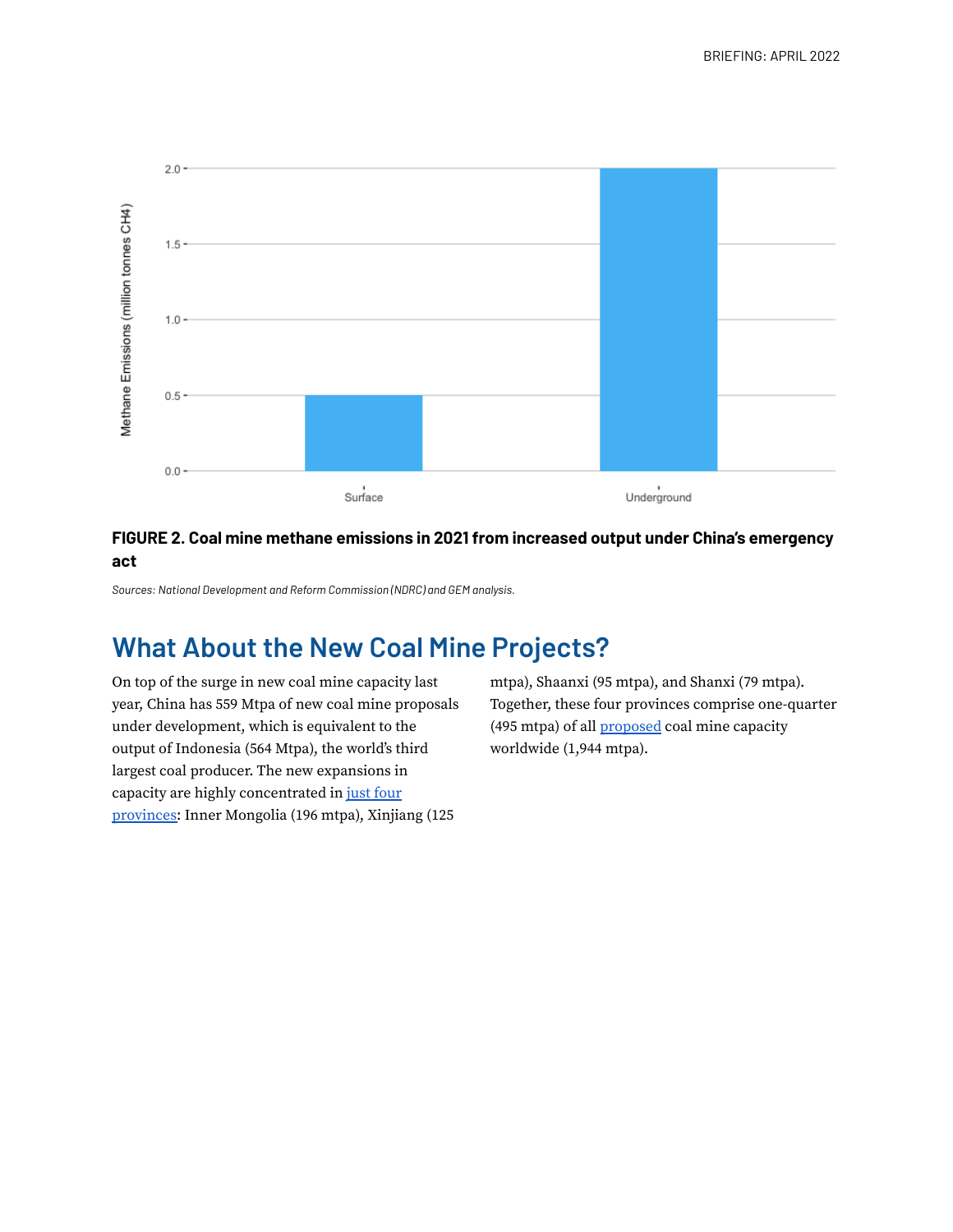

#### **FIGURE 3. China's coal production and planned capacity expansions as of end-of-year 2021**

*Sources: National Development and Reform Commission (NDRC) and GEM Global Coal Mine [Tracker.](https://globalenergymonitor.org/projects/global-coal-mine-tracker/)*

At present, 82% of these projects in China are already under construction, suggesting new coal mines and ensuing methane emissions may be already locked in, requiring widespread adoption of mitigation schemes to curb further emissions, or the outright cancellation of new mines.

In March 2022, China's National Development and Reform Commission (NDRC) [announced](https://www.bloomberg.com/news/articles/2022-03-14/china-seeks-to-cut-coal-import-reliance-with-mining-boom) plans to increase mining capacity by 300 million tonnes, though it remains unclear at the time of the announcement if that capacity is supplemental to those projects already under development and documented here (including several "mega [mine"](https://www.bloomberg.com/news/articles/2022-04-07/china-coal-hub-approves-mega-mine-that-can-produce-for-97-years) [projects\)](https://www.bloomberg.com/news/articles/2022-04-07/china-coal-hub-approves-mega-mine-that-can-produce-for-97-years), or a combination of new projects yet to be announced.

Whatever the case, the new coal mine projects on [record](https://docs.google.com/spreadsheets/d/1S3zba2Nq9olbDBQ1Orw9huQSoSGIeVqcmHP2-1prb7Y/edit) here are sited in regions with high-methane gas content. Shanxi, Shaanxi, and Inner Mongolia are currently responsible for the bulk of China's coal mine methane emissions, and already emit one [half](https://globalenergymonitor.org/report/worse-than-oil-or-gas/) of all coal mine methane emissions in the world.

China's proposed mines would only add to the outsized impact of these provinces. All together, China's new mines have the potential to [emit](https://docs.google.com/spreadsheets/d/18XkCB1zwsR1QOlhyd5-OQExj9nS60vOaKnayJqma2YY/edit#gid=0) 6 Mt of methane each year if they proceed as planned.

## **Who Is Responsible?**

China has undergone a significant restructure of its coal corporations since 2020. The [reorganization](https://www.cs.com.cn/xwzx/bignews2017/201711/171120_73058/) of China's coal mine ownership structure began in 2017, when China Guodian merged with Shenhua Group. But the majority of the reorganization took place in

2020, in the final year of the country's 13th Five-Year Plan (FYP 2016–2020). As a result of the optimization, China achieved a [decapacitation](http://www.inengyuan.com/yuanchuang/4513.html) of 940 Mt after 5 years, almost [double](https://www.shine.cn/archive/article/article_xinhua.aspx?id=317304) the amount of capacity cut in the 12th FYP. After reorganization of the coal system,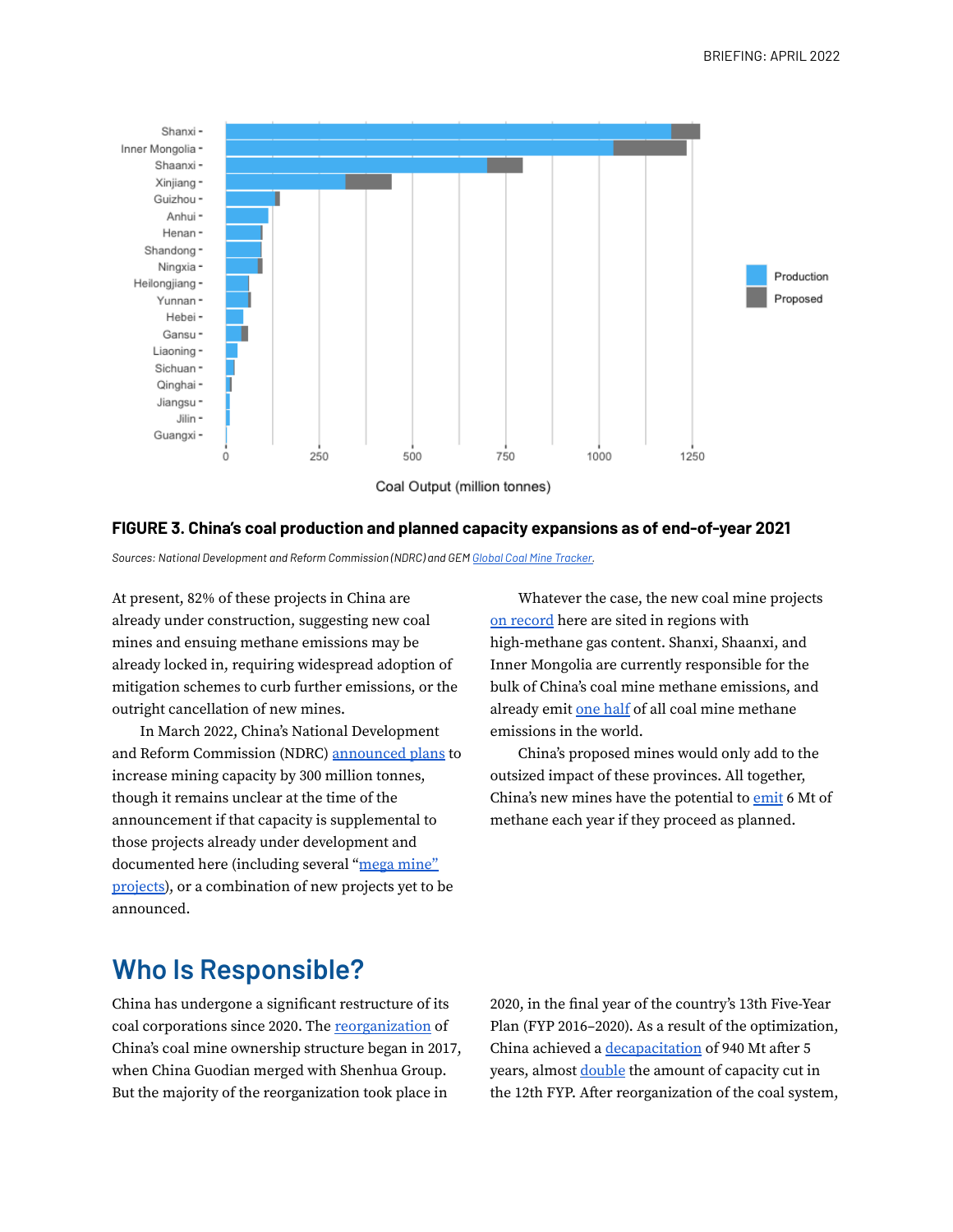companies like Shandong Energy Group and Jinneng Holding Group experienced massive increases in size and resources.

proposed capacities for new projects are shown in Table 2.

The ten largest coal companies based on annual coal production capacity and their respective

#### **TABLE 2. China's largest coal companies after reorganization**

| <b>Company</b>                                              | <b>Coal capacity (Mtpa)</b> | <b>Proposed capacity</b><br>(Mtpa) |
|-------------------------------------------------------------|-----------------------------|------------------------------------|
| <b>National Energy Investment Group</b>                     | 533.97                      | 39                                 |
| Jinneng Holding Group                                       | 303.79                      | 10 <sup>1</sup>                    |
| <b>Shandong Energy Group</b>                                | 270.01                      | 16                                 |
| <b>China National Coal Group</b>                            | 223.23                      | 0                                  |
| <b>Shanxi Coal &amp; Chemical Industry Group</b>            | 195.27                      | 15                                 |
| <b>Shanxi Coking Coal Energy Group</b>                      | 155.92                      | 8                                  |
| Lu'an Chemical Group                                        | 91.88                       | $\Omega$                           |
| <b>Huayang New Material Science And Technology</b><br>Group | 88.36                       | 7                                  |
| <b>Henan Energy Chemical Group</b>                          | 76.56                       | 1.9                                |
| China Huaneng Group (Coal Section)                          | 76.07                       | 11                                 |

*Source: China National Coal Industry [Association](https://new.qq.com/omn/20210823/20210823A09FI500.html) and GEM Global Coal Mine [Tracker.](https://globalenergymonitor.org/projects/global-coal-mine-tracker/)*

### **What about China's Mine Optimization Plans?**

The new mining activity raises concerns about China's optimization and reformation plans – a yearslong attempt to reduce excess mine capacity at poorly performing operations. China's authority has continued to [promote](https://www.reuters.com/business/chinas-russian-coal-purchases-stall-buyers-struggle-secure-financing-2022-03-01/) energy self-sufficiency in 2022 owing to the emerging supply gap with Russia, an ongoing ban on Australian imports, and Indonesia's self-imposed export limit.

President Xi Jinping [reiterated](https://www.carbonbrief.org/analysis-what-does-chinas-coal-push-mean-for-its-climate-goals) in March this year the importance of coal at a National People's Congress delegation, and several delegates called for new policies to shore up profits for coal enterprises. That same month, China's National Development and Reform Commission (NDRC) [announced](https://www.bloomberg.com/news/articles/2022-03-14/china-seeks-to-cut-coal-import-reliance-with-mining-boom) its plans to increase mining capacity by 300 Mtpa and already Beijing has approved three separate ["billion-dollar"](https://www.bloomberg.com/news/articles/2022-02-21/china-signals-coal-reliance-to-continue-with-three-new-mines) coal mines.

China's rate of mine closure and abandonment – or decapacity – averaged just 3.13% per year in that time, according to GEM analysis (Figure 4). Yet China has plans to increase capacity by at least 14% on top of the ramp up at the end of 2021, and that's not including projects the NDRC has signaled are forthcoming in 2022. The opening of these new mines, therefore, will require steeper cuts to operating capacity than previous years, or risk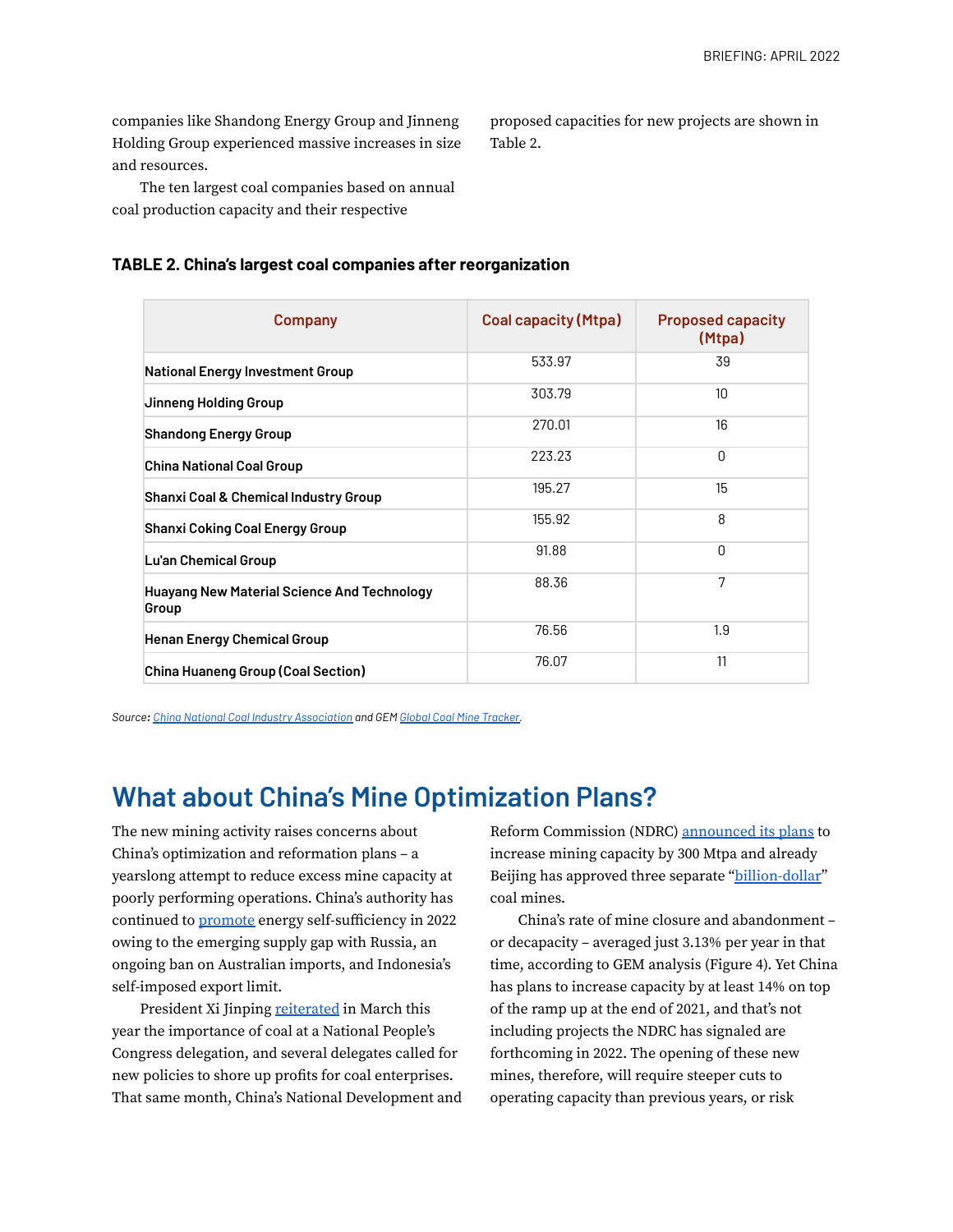renewed concerns about oversupply, and the likelihood producers will overshoot the China Coal Association's output cap of 4,100 Mt by 2025.



#### **FIGURE 4. China coal mine capacity and production levels**

*Sources: GEM's Global Coal Mine Tracker, International Energy Agency (IEA) "Coal Data", and GEM analysis.*

## **From "Decapacity" to "Mining Boom"**

The sheer amount of new mine capacity under development in China today represents a marked [shift](https://globalenergymonitor.org/wp-content/uploads/2021/05/CoalMines_2021_r4.pdf) from where the country appeared to be heading in 2015. That year the central government issued a policy for coal "decapacity," signaling an intention to wind down the country's growing coal use. The policy involved the closure of smaller mines, consolidation and integration of mine operations, and the creation of a fund for worker transition. The policy also included a three-year ban on raising coal mining capacity through 2018, meaning no new coal mines could be opened unless an equivalent amount of capacity was closed.

But when the country's economy began to slow in 2016, the central government introduced a large stimulus [spending](https://www.reuters.com/article/us-china-economy-gdp/steel-stimulus-drive-chinas-strongest-economic-growth-since-2015-idUSKBN17J04E) package, with emphasis on

coal-intensive heavy industry. The [transfer](https://globalenergymonitor.org/report/out-of-step-china-is-driving-the-continued-growth-of-the-global-coal-fleet/) of coal power permitting authority from the central government to the provinces in late 2014 led to a frenzy of new coal plant construction. By 2017, China's coal use and production was back on the rise. In 2021, China produced a record 4,070 Mt.

The onset of the Covid-19 pandemic in late 2019 had heightened the pressure on the provinces to use new coal projects to [stimulate](https://globalenergymonitor.org/wp-content/uploads/2021/01/China-coal-plant-brief-June-2020Eng.pdf) local economies in the wake of the economic slowdown. Coal companies [pushed](https://www.reuters.com/article/china-power-idUSL4N2K82BX) to expand the country's coal mining capacity and China's National Energy Administration (NEA) [approved](http://www.nea.gov.cn/policy/xmsp.htm) 195.7 mtpa in 2019 [followed](https://www.cctd.com.cn/show-42-209815-1.html) by 22 mining projects totaling 42.6 mtpa of coal mining capacity in 2020, and [another](http://www.nea.gov.cn/policy/xmsp.htm) 11 projects totaling 24.5 mtpa in 2021. GEM previously [assessed](https://globalenergymonitor.org/wp-content/uploads/2021/05/CoalMines_2021_r4.pdf) that many of these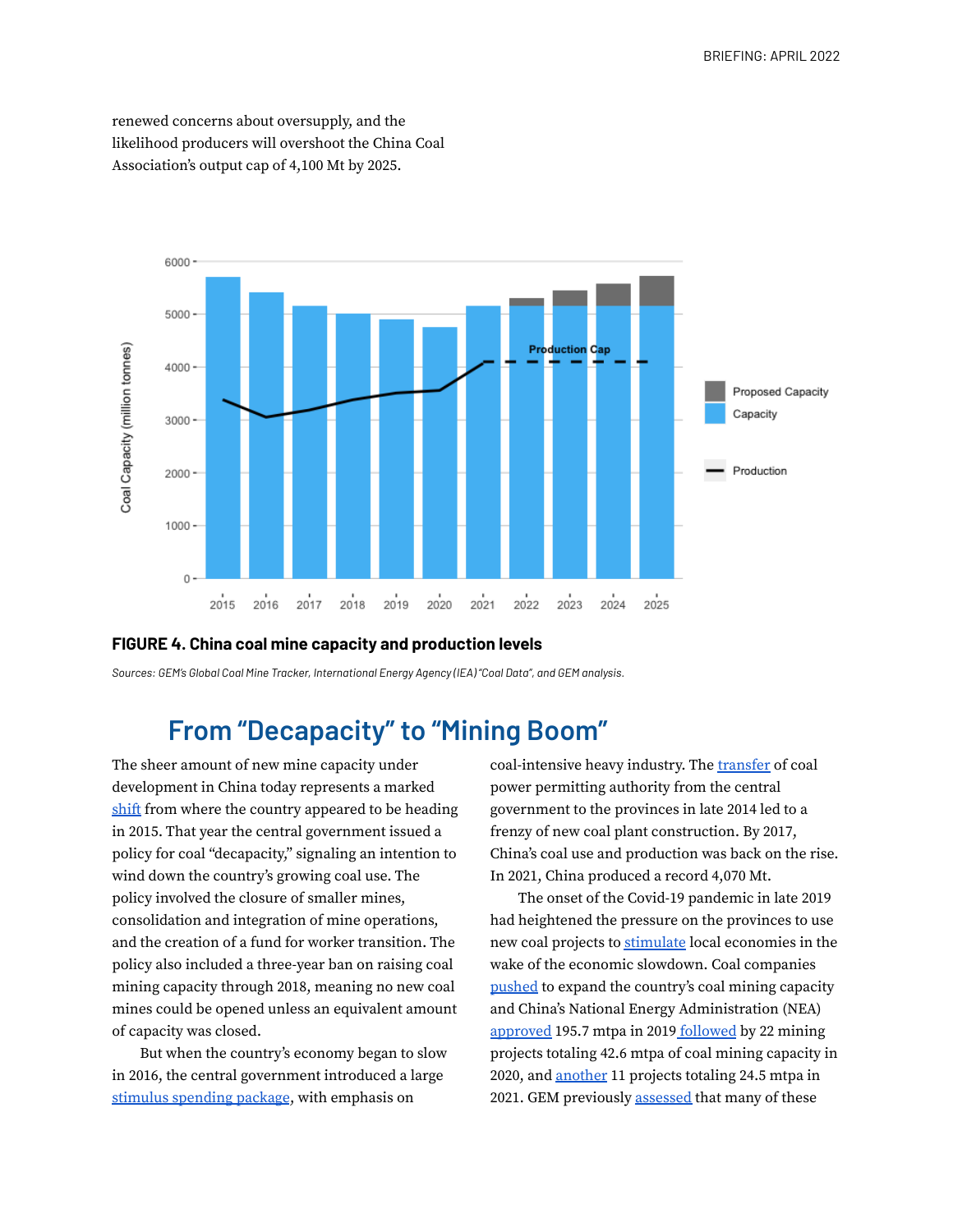BRIEFING: APRIL 2022

mines appeared to have begun construction before the permits were granted, meaning the permits may have applied retroactively to coal mines that had been operating illegally.

In 2021, China's Central Environment Inspection Group [rebuked](https://www.mee.gov.cn/xxgk2018/xxgk/xxgk15/202101/t20210129_819526.html) the NEA for lax enforcement of the country's restrictions on coal development. According to the report, inspections of three provinces found that 121 coal mines were [exceeding](https://www.reuters.com/article/china-environment/china-accuses-energy-agency-of-negligence-of-environmental-protection-idUSL4N2K504Z)

production quotas by as much as 30%. The China Coal Association [announced](http://www.chinadaily.com.cn/a/202103/04/WS60401b45a31024ad0baac8f6.html) that year the country will limit its annual coal output to 4,100 mtpa through 2025, and production-levels have now almost reached that limit (4,070 Mt). Any additional coal mining capacity would require equivalent closures to meet the China Coal Association's coal production cap.

## **Climate Actions in Jeopardy**

China took significant strides in 2021 to optimize its mining sector and commit to new climate actions. The 14th FYP, released in March, called for the continued [optimization](http://www.cpnn.com.cn/news/tdftzh/202107/t20210721_1407760.html) of the coal supply system through 2025. The next month, in April, President Xi [announced](https://www.reuters.com/world/china/chinas-xi-says-china-will-phase-down-coal-consumption-over-2026-2030-2021-04-22/) at the Climate Leaders' Summit that the country will "strictly limit the increase in coal consumption over the 14th FYP period and phase it down in the 15th Five-Year Plan period." The announcement suggested the country's coal consumption – and production – should peak by 2025, and phase down through 2030.

Last autumn, during the 76th session of the UN General Assembly, President Xi [announced](https://article.xuexi.cn/articles/index.html?art_id=4785692887803225949&item_id=4785692887803225949&study_style_id=feeds_default&pid=&ptype=-1&source=share&share_to=wx_single) that China will no longer invest or participate in any new overseas coal power projects. The state council subsequently issued the "Peak by 2030 [Action](http://www.gov.cn/zhengce/content/2021-10/26/content_5644984.htm) Plan'' in October 2021 outlining more specific goals on coal capacity reduction. At the end of the year, during COP26, China and the US issued the [US](https://www.state.gov/u-s-china-joint-glasgow-declaration-on-enhancing-climate-action-in-the-2020s/)[-China](https://www.mee.gov.cn/ywdt/hjywnews/202111/t20211111_959900.shtml) Joint Glasgow Declaration on Enhancing Climate Action in the 2020s, which stated that "China will phase down coal consumption during the 15th Five-Year Plan and make best efforts to accelerate this work." China [plans](https://www.bloomberg.com/news/articles/2022-04-15/china-s-top-planner-sees-record-wind-and-solar-additions-in-2022) to add 1,200 GW of wind and solar generation capacity over the coming decade.

Despite these efforts, China's planned increase in coal mining capacity is incompatible with the country's intended wind down in production after 2025, though China still retains ambitious plans for increasing clean electricity production, and argues that new mine capacity won't contradict climate commitments. Yet the UN and leading research

organizations have [called](https://productiongap.org/2021report/) for an 11% cut in coal production each year through 2030 to remain consistent with a pathway to 1.5°C and the latest assessment of the Intergovernmental Panel on Climate Change (IPCC) has found energy use from coal needs to decline 75% [before](https://www.ipcc.ch/assessment-report/ar6/) 2030 to meet the Paris climate agreement.

So far, China's mine optimization plans have remained vague about the potential impact of coal mine methane. China has not reported methane emissions figures to the UNFCCC since 2014. Even then, China relied on simplified assumptions that, according to [researchers](https://chinadialogue.net/en/climate/how-will-china-control-its-methane-emissions/) at Tsinghua University, could have significantly underestimated coal methane emissions. As a result, there is much disagreement about China's coal mine methane emissions, which [may](https://chinadialogue.net/en/climate/how-will-china-control-its-methane-emissions/) represent up to 90-95% of methane emissions from the country's entire energy sector given the dominance of coal in China's energy mix and the gassiness of many of its coal fields. The International Energy Agency (IEA) has previously [estimated](https://www.iea.org/reports/global-methane-tracker-2022) China's coal mine methane emissions at 24 Mt and GEM has [estimated](https://globalenergymonitor.org/wp-content/uploads/2022/03/GEM_CCM2022_r4.pdf) them higher at 38 Mt.

Since 2020, environmental impact assessments require [utilization](https://iea.blob.core.windows.net/assets/585b901a-e7d2-4bca-b477-e1baa14dde5c/CurtailingMethaneEmissionsfromFossilFuelOperations.pdf) of the methane gas when concentrations are above 8%, but whether compliance is working remains to be seen. According to a 2019 study in Nature, earlier regulations had "no [discernible](https://www.nature.com/articles/s41467-018-07891-7) impact" on continued emissions. It is also unclear whether Chinese operators have taken systematic steps to mitigate emissions from the several thousands mines closed and abandoned under recent optimization